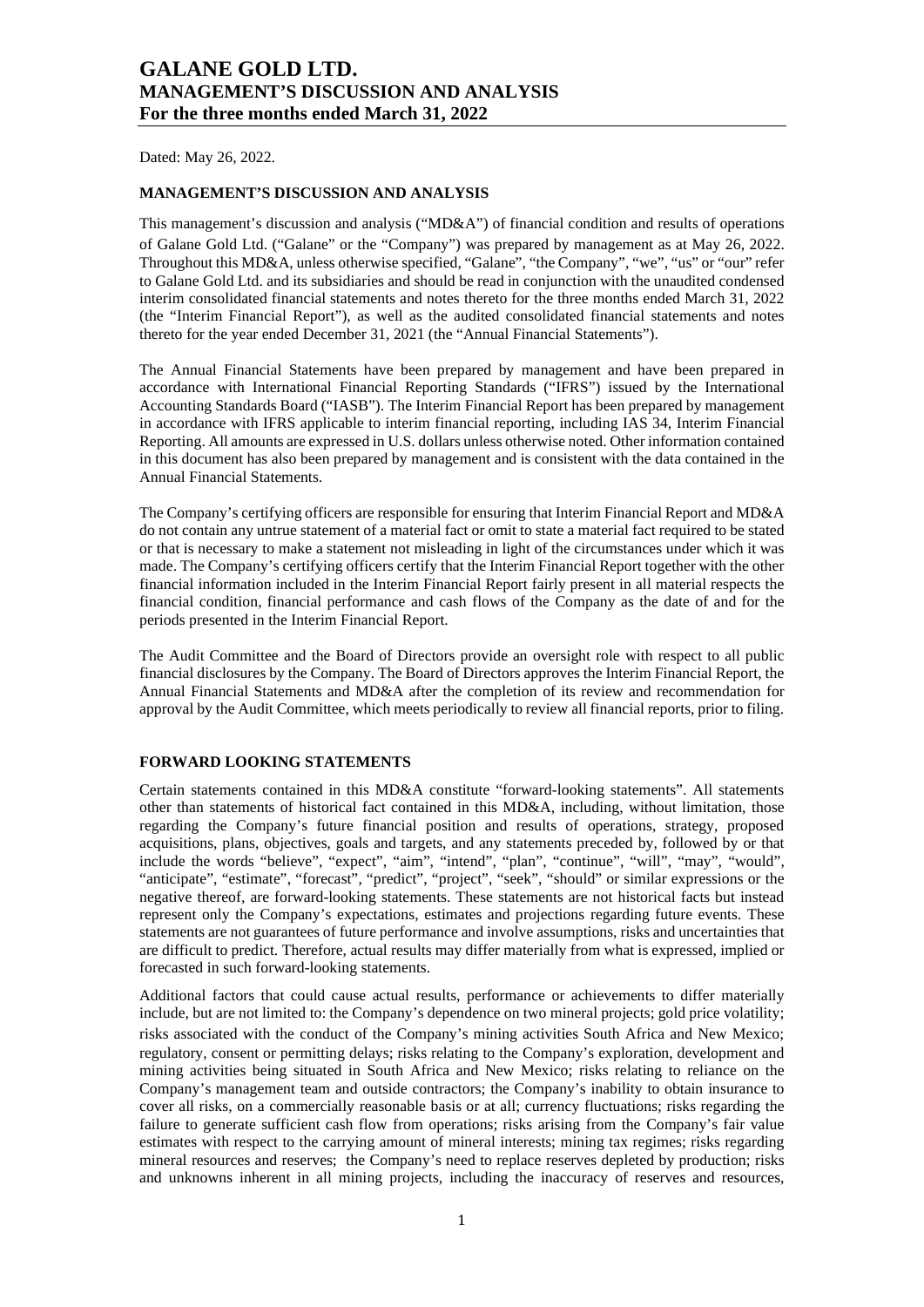metallurgical recoveries and capital and operating costs of such projects; contests over title to properties, particularly title to undeveloped properties; risks and expenses related to reclamation costs and related liabilities; lack of infrastructure; employee relations, labour unrest or unavailability; health risks in Africa; supply chain disruptions, major health issues, pandemics, and COVID-19; the Company's interactions with surrounding communities and artisanal miners; extensive laws and regulations governing the environment, health and safety; the Company's ability to successfully integrate acquired assets; risks related to the acquisition of the Summit Assets (as such term is defined below); risks related to ramping-up production; the speculative nature of exploration and development, including the risks of diminishing quantities or grades of reserves; development of the Company's exploration properties into commercially viable mines; risks related to climate change; risks related to information security; risk of using derivative instruments including credit risk, market liquidity risk and unrealized mark-to-market risk; stock market volatility; conflicts of interest among certain directors and officers; lack of dividends; lack of liquidity for shareholders of the Company; risks related to the market perception of junior gold companies; litigation risk; and difficulties in bringing actions and enforcing judgments for foreign investors. See "Risk Factors" in the Company's annual information form for the year ended December 31, 2021, a copy of which is available on the Company's SEDAR profile at www.sedar.com. Management provides forward-looking statements because it believes they provide useful information to readers when considering their investment objectives and cautions readers that the information may not be appropriate for other purposes. Consequently, all of the forward-looking statements made in this MD&A are qualified by these cautionary statements and other cautionary statements or factors contained herein, and there can be no assurance that the actual results or developments will be realized or, even if substantially realized, that they will have the expected consequences to, or effects on, the Company. These forward-looking statements are made as of the date of this MD&A and the Company assumes no obligation to update or revise them to reflect subsequent information, events or circumstances or otherwise, except as required by law.

The forward-looking statements in this MD&A are based on numerous assumptions regarding the Company's present and future business strategies and the environment in which the Company will operate in the future, including assumptions regarding gold prices, business and operating strategies, and the Company's ability to operate on a profitable basis.

#### **MINERAL RESERVES AND RESOURCES**

Information of a technical and scientific nature that forms the basis of the disclosure in the MD&A has been approved by Kevin Crossling Pr. Sci. Nat., MAusIMM., Business Development Consultant for Galane Gold, and a "qualified person" as defined by National Instrument 43-101 – *Standards of Disclosure for Mineral Projects* ("NI 43-101").

All mineral reserves and mineral resources have been estimated in accordance with the standards of the Canadian Institute of Mining, Metallurgy and Petroleum and NI 43-101. All mineral resources are reported exclusive of mineral reserves. Mineral resources that are not mineral reserves do not have demonstrated economic viability. There is no guarantee that any of the mineral resources disclosed in the MD&A will be converted to mineral reserves. There is also no guarantee that any of the inferred mineral resources will be upgraded to measured or indicated mineral resources. Information on data verification performed on the mineral properties mentioned in this MD&A that are considered to be material mineral properties to the Company are contained in the Company's most recent annual information form and the current technical report for each of those properties, all available on the Company's SEDAR profile at www.sedar.com.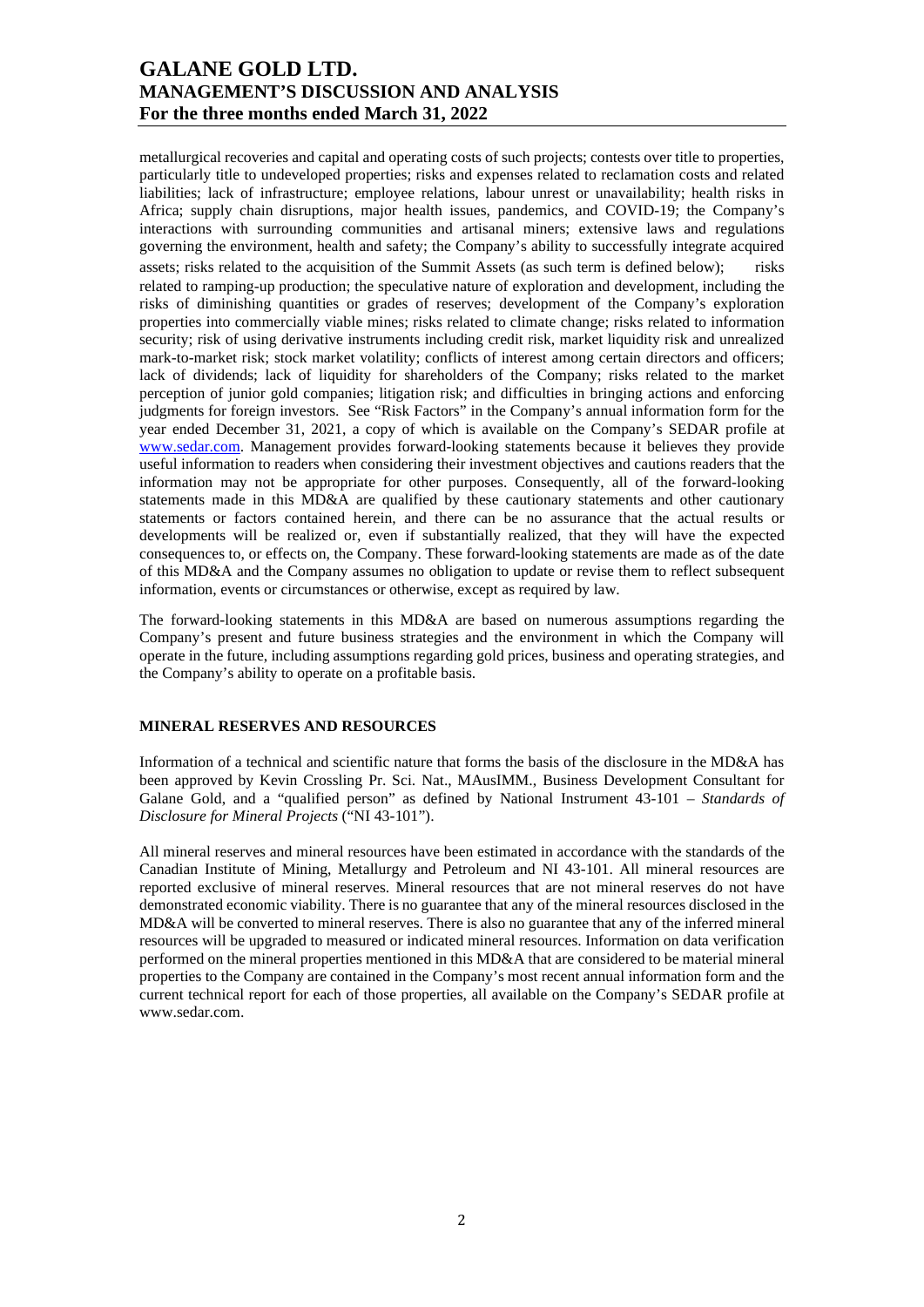### **CORPORATE OVERVIEW**

The Company's principal business activities are the exploration for, development of, and operation of gold mining properties. The Company operates through its wholly-owned subsidiary, Galane Gold Mines Ltd. ("GGM"), which in turn operates two assets: (a) a producing mine which also has the rights to certain mineral exploration tenements (the mine and mineral exploration tenements collectively, the "Galaxy Property") located in the Republic of South Africa ("South Africa"); and (b) a mine and processing infrastructure located in the United States of America (the "Summit Property") that is currently in care and maintenance while a restart plan is finalised. The Company completed the disposition of its interest in a producing mine and mineral exploration tenements (the "Mupane Property") located in the Republic of Botswana on May 3, 2022. The common shares in the capital of the Company (the "common shares") have been listed for trading on the TSX Venture Exchange (the "Exchange") under the symbol "GG" since September 6, 2011 and trade on the OTCQB in the United States under the trading symbol "GGGOF".

### **OUTLOOK**

Following declaration of commercial production at the Galaxy Property on October 1, 2021, the Company has guided annual production for 2022 at between 15,500 and 18,500 payable ounces of gold. Management is currently working on plans to execute phase 2 of the Galaxy development plan which will see annualized production ramp up to between 24,000 and 27,000 payable ounces of gold through the addition of new mining equipment and additional face workings. Management has started a comprehensive review of options to increase production through the exploitation of the 21 other mineralised bodies at the Galaxy Property.

Work continues on the restart plan for the Summit Property. Management have completed a re-survey of the underground mine and have updated the mine plans accordingly. Work continues and it is expected that a preliminary economic assessment will be released during the three months ended June 30, 2022.

The Company completed the disposition of its interest in the Mupane Property in May 2022, significantly improving the Company's balance sheet and allowing management to focus its attention on the Galaxy and Summit properties moving forward.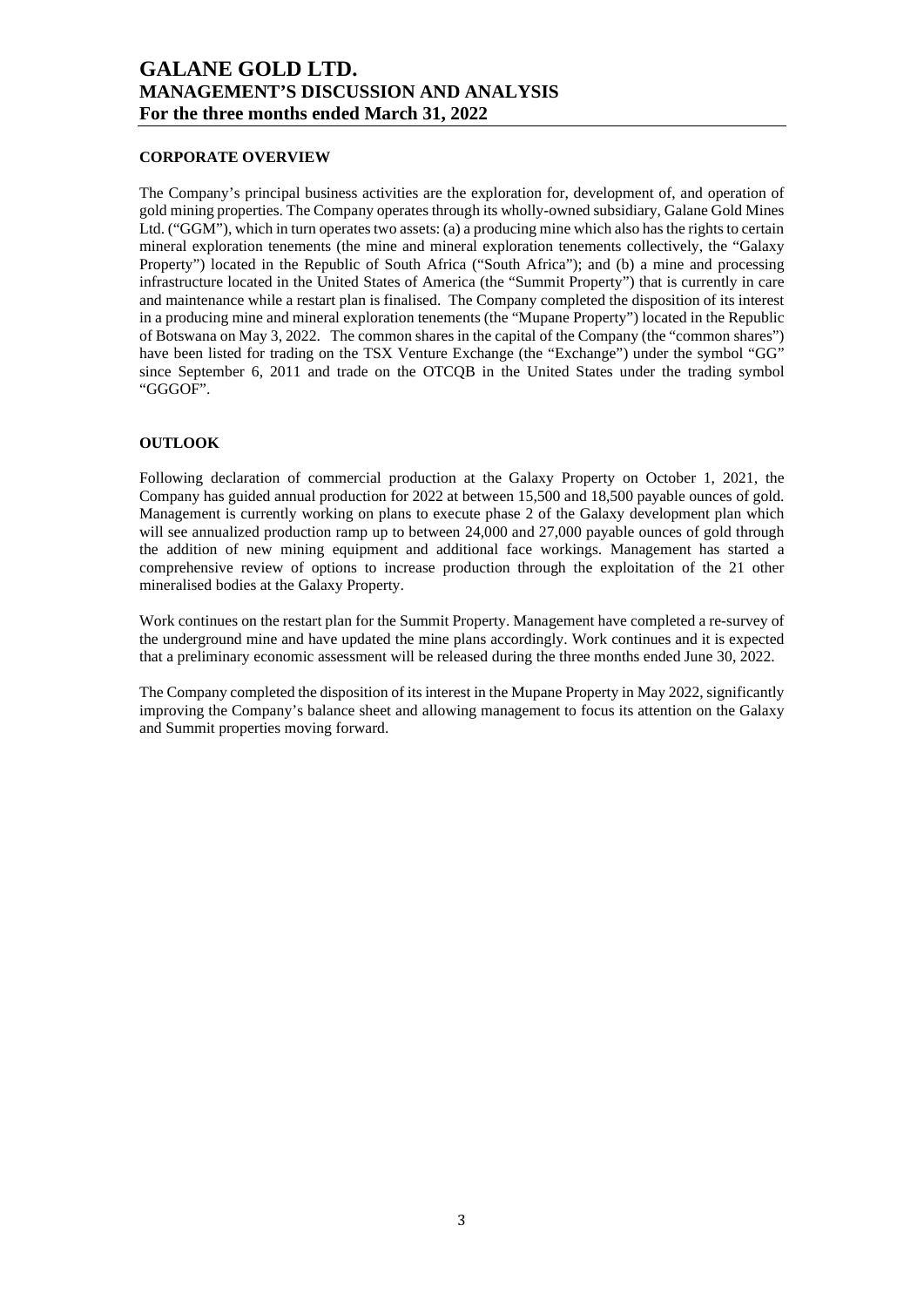#### **DISCUSSION OF OPERATIONS**

#### *For the three months ended March 31, 2022*

The following is an analysis of the Company's operating results for the three months ended March 31, 2022 ("Q1 2022").

#### *Operating activity:*

Commentary regarding the Company's operating activity during Q1 2022:

#### *Mining*

#### *Mupane*

The following table sets forth certain key mining statistics for the Mupane Property:

|                                |             | 2022                     | <b>YTD 2022</b> |         |         | 2021    |        | <b>YTD 2021</b> |
|--------------------------------|-------------|--------------------------|-----------------|---------|---------|---------|--------|-----------------|
|                                |             | Q1                       |                 | Q4      | Q3      | Q2      | Q1     |                 |
| Mupane (Dinokwe, Tholo, Kwena, | Ore (t)     | 7536                     | 7536            | 23793   | 84704   | 70511   | 40043  | 219051          |
| & Tawana)                      | Grade (g/t) | 1.10                     | 1.10            | 1.06    | 1.55    | 1.56    | 1.78   | 1.54            |
|                                | Waste (t)   | 5503                     | 5503            | 100 080 | 271 321 | 158 937 | 251743 | 782081          |
| Mupane (Tau)                   | Ore (t)     | 28 672                   | 28 672          | 37928   | 38 2 34 | 42672   | 48 207 | 167041          |
|                                | Grade (g/t) | 2.50                     | 2.50            | 1.89    | 1.95    | 1.79    | 1.89   | 1.88            |
|                                | Waste (t)   | 1037                     | 1037            | 5765    | 13 20 2 | 7328    | 9578   | 35 87 3         |
| Golden Eagle                   | Ore (t)     | 50777                    | 50777           | 32488   | 42 22 2 | 18589   | 3652   | 96951           |
|                                | Grade (g/t) | 1.40                     | 1.40            | 1.27    | 1.36    | 1.50    | 1.93   | 1.38            |
|                                | Waste (t)   | 75742                    | 75742           | 115 906 | 250 147 | 130953  | 10979  | 507 985         |
| <b>Tailing Dump Material</b>   | Ore (t)     | $\Omega$                 | $\Omega$        | 29 9 55 | 19895   | 21793   | 34 917 | 106 560         |
|                                | Grade (g/t) | $\overline{\phantom{a}}$ |                 | 0.71    | 0.65    | 0.70    | 0.89   | 0.76            |
|                                | Waste (t)   |                          |                 | -       |         | -       | ۰      |                 |

The Company continued to mine from the Tau deposit at the Mupane Property during Q1 2022 and continued open cut mining operations at Dinokwe and at Golden Eagle's Kite pit, and the underground operations at Golden Eagle.

- $\bullet$  Dinokwe During Q1 2022 the Company finalized the mining of the small-scale open pits associated with the Dinokwe - Kwena trend. For Q1 2022, the mining activities consisted of 5,503 tonnes of waste mined, and 7,536 tonnes of ore at a grade of 1.10 g/t compared to 251,743 tonnes of waste mined, and 40,043 tonnes of ore at a grade of 1.78 g/t during the three months ended March, 2021 ("Q1 2021').
- Tau In Q1 2022, the Company continued mining in the main reef of the ore body with 28,672 tonnes at 2.50 g/t being mined in comparison to Q1 2021 (48,207 tonnes at 1.89 g/t). The tonnes for Q1 2022 were lower than Q1 2021 with mining activity reduced as a result of the increasing mine depth.
- Golden Eagle During Q1 2022, the Company continued underground mining operations as well as Kite open pit operations at its Golden Eagle property located approximately 26 kilometres from the Mupane Property. Historically an open pit operation, the Company continued development on an underground portal, and open pit mining during Q1 2022. During Q1 2022, the Company mined 50,777 tonnes at an average grade of 1.40  $g/t$  from the Golden Eagle deposits compared to 3,652 tonnes at an average grade of 1.93 g/t during Q1 2021.
- Tailings Dump Material No tailings dump material was mined during Q1 2022, as these resources were depleted during Q4 2021.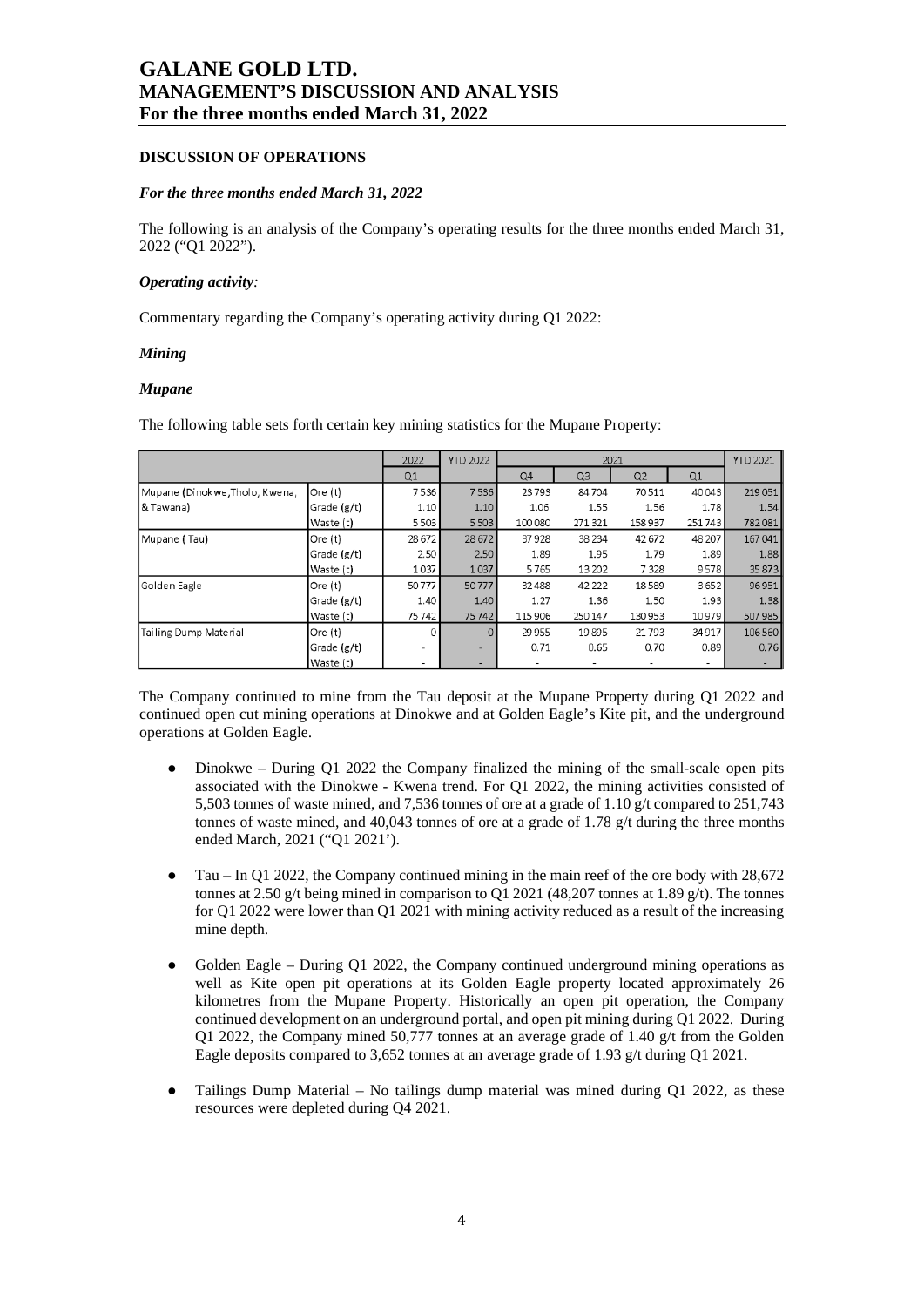### *Galaxy*

The following table sets forth certain key mining statistics for the Galaxy Property that entered commercial production on October 1, 2021. No comparatives are presented to the same quarter of the prior year as Q4 2021 was the first quarter of commercial production.

| Production        |                  |                                      | Q1 2022 |
|-------------------|------------------|--------------------------------------|---------|
| <b>Ore Source</b> |                  |                                      | Actual  |
|                   | <b>Ore Mined</b> | Iti                                  | 9,487   |
| Princeton UG      | Ore Grade        | $\left(\mathbf{g}/\mathbf{t}\right)$ | 4.45    |
|                   | <b>Waste</b>     | (t)                                  | 5.375   |
| Galaxy UG         | <b>Ore Mined</b> | (t)                                  | 13.189  |
|                   | <b>Ore Grade</b> | (g/t)                                | 3.39    |
|                   | <b>Waste</b>     | (t)                                  | 8.167   |
|                   | <b>Ore Mined</b> | (t)                                  | 22,676  |
| <b>Total UG</b>   | Ore Grade        | $\left(\mathbf{g}/\mathbf{t}\right)$ | 3.83    |
|                   | <b>Waste</b>     | (t)                                  | 13,542  |
|                   | <b>Ore Mined</b> | m                                    | 17,019  |
| <b>Tailings</b>   | <b>Ore Grade</b> | ig/ti                                | 0.70    |

The Company continued to mine from the Princeton deposit during Q1 2022. Having commenced stoping of the Galaxy deposits on 22 level during Q4 2021, the Company continued to mine from the Galaxy deposit during Q1 2022. Further to the underground operations, the Company continued the reclamation operation of the remaining OMS slimes dump during Q1 2022.

- Princeton In Q1 2022, the Company continued mining in the PS5 and PS19 ore bodies with 9,487 tonnes at 4.45 g/t being mined.
- Galaxy In Q1 2022, the Company continued mining the Galaxy deposit with 13,189 tonnes at 3.39 g/t being mined.
- OMS In Q1 2022, the Company continued the reclamation operation of the remaining OMS slimes dump with 17,019 tonnes at 0.70 g/t being mined.

### *Processing*

### *Mupane*

The following table sets forth certain key processing statistics at the Mupane Property:

|                       | Q1 2022 | <b>YTD 2022</b> | Q4 2021 | Q3 2021 | Q2 2021 | Q1 2021 | <b>YTD 2021</b> |
|-----------------------|---------|-----------------|---------|---------|---------|---------|-----------------|
|                       |         |                 |         |         |         |         |                 |
|                       |         |                 |         |         |         |         |                 |
| Ore milled (000t)     | 105 l   | 105             | 148     | 196     | 166     | 171     | 682             |
| $ Head\,grad e(g/t) $ | 1.56    | 1.54            | 1.09    | 1.26    | 1.45    | 1.31    | 1.27            |
| Recovery (%)          | 74.3%   | 75.4%           | 69.9%   | 71.3%   | 77.4% I | 77.6%I  | 75.4%           |
| Gold production (oz.) | 3919 l  | 3919            | 3 6 26  | 5691    | 5990    | 5600    | 20 906          |

Gold production at Mupane in Q1 2022 was 3,919 ounces compared to 5,600 ounces in Q1 2021. The ore milled for Q1 2022 was 105kt (Q1 2021 – 171kt). The grade in Q1 2022 of 1.56 g/t was above the grade for Q1 2021 of 1.31 g/t as a result of the increased feed from the Golden Eagle property. The recovery for Q1 2022 of 74.3% was below the recovery for Q1 2021 of 77.6%.

The Company processed ore from its mined low-grade stockpiles, which are located next to the Golden Eagle mine approximately 26 kilometres from the Mupane Property and Signal Hill & Molomolo property located approximately 35 kilometres from the Mupane Property. In Q1 2022, the Company processed 26,996 tonnes at an average grade of 0.64 g/t of low-grade ore stockpiles in comparison to the 46,584 tonnes at an average grade of 0.65 g/t processed during Q1 2021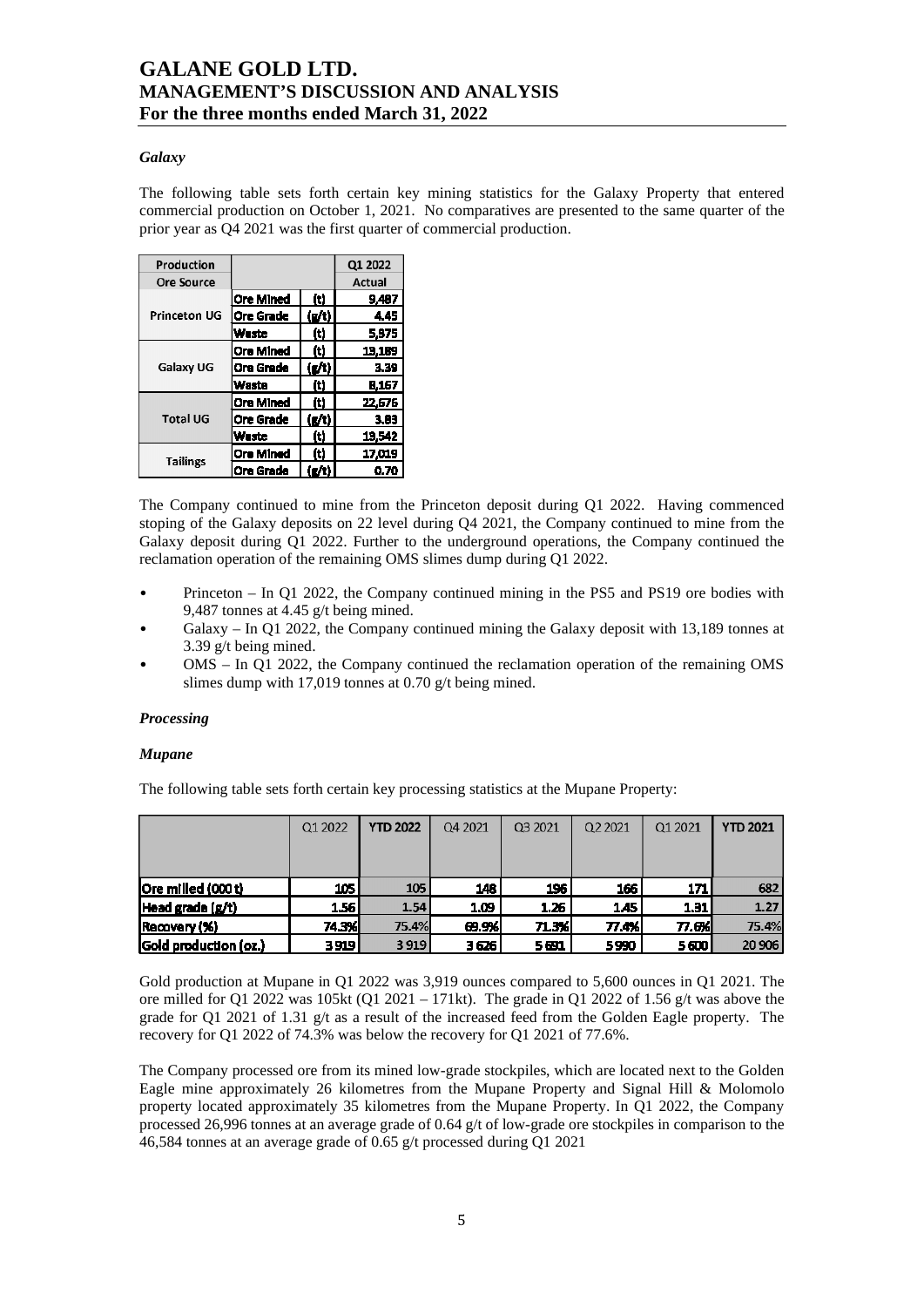### *Galaxy*

The following table sets forth certain key processing statistics at the Galaxy Property since commercial production commenced on October 1, 2021. No comparatives are presented to the same quarter of the prior year as Q4 2021 was the first quarter of commercial production.

|                   |                      |         | Q1 2022       |
|-------------------|----------------------|---------|---------------|
|                   |                      |         | <b>Actual</b> |
| <b>PROCESSING</b> | <b>Ore milled</b>    | (dry t) | 43,199        |
|                   | Ore grade            | (g/t)   | 2.49          |
|                   | Concentrate produced | (t)     | 2,286         |
|                   | Concentrate grade    | (g/t)   | 42.75         |
|                   | Gold produced        | (oz)    | 3.143         |

In Q1 2022, the Company processed ore from Princeton, Galaxy and the OMS, with 43,199 tonnes at 2.49 g/t being processed at an overall recovery of 84%, producing 2,286 tonnes of concentrate containing 3,143 ounces of gold.

### *Results*

The Company's earnings (loss) comprised of:

|                                        | Q1 2022       | $Q1 2021$ <sup>1</sup> |
|----------------------------------------|---------------|------------------------|
| Earnings (loss) from mining operations | 1,818,379     | (343, 415)             |
| Corporate general and                  |               |                        |
| administrative costs                   | (593, 483)    | (767, 440)             |
| Stock-based compensation               | (12, 473)     | (12, 529)              |
| Foreign exchange gain (loss)           | (706, 992)    | (20,910)               |
| Interest on long term debt             | (54, 547)     | (43,166)               |
| Other financing costs                  | (404, 101)    | (62, 723)              |
| Galaxy pre-start costs                 |               | (385, 375)             |
| Other income (expenses)                |               | (27, 354)              |
| Discontinuing operations               | 104,607       | 950,605                |
| Net earnings (loss) for the period     | \$<br>151.390 | (712.307)              |

<sup>1</sup> The comparative period results have been restated due to the impact of amendments to IAS 16

Earnings from mining operations were \$1.8 million for Q1 2022 compared to a loss of \$0.3 million in Q1 2021. The improvement was due to Galaxy ramping up production following declaration of commercial production at the beginning of Q4 2021.

Other financing costs increased by \$0.3 million for Q1 2022 due to a \$0.3 million charge related to the revaluation of the warrants denominated in a foreign currency while there were no outstanding warrants during Q1 2021.

The foreign exchange gain for Q1 2022 was impacted by a strengthening of currencies, specifically the South African Rand, against the US dollar during Q1 2022.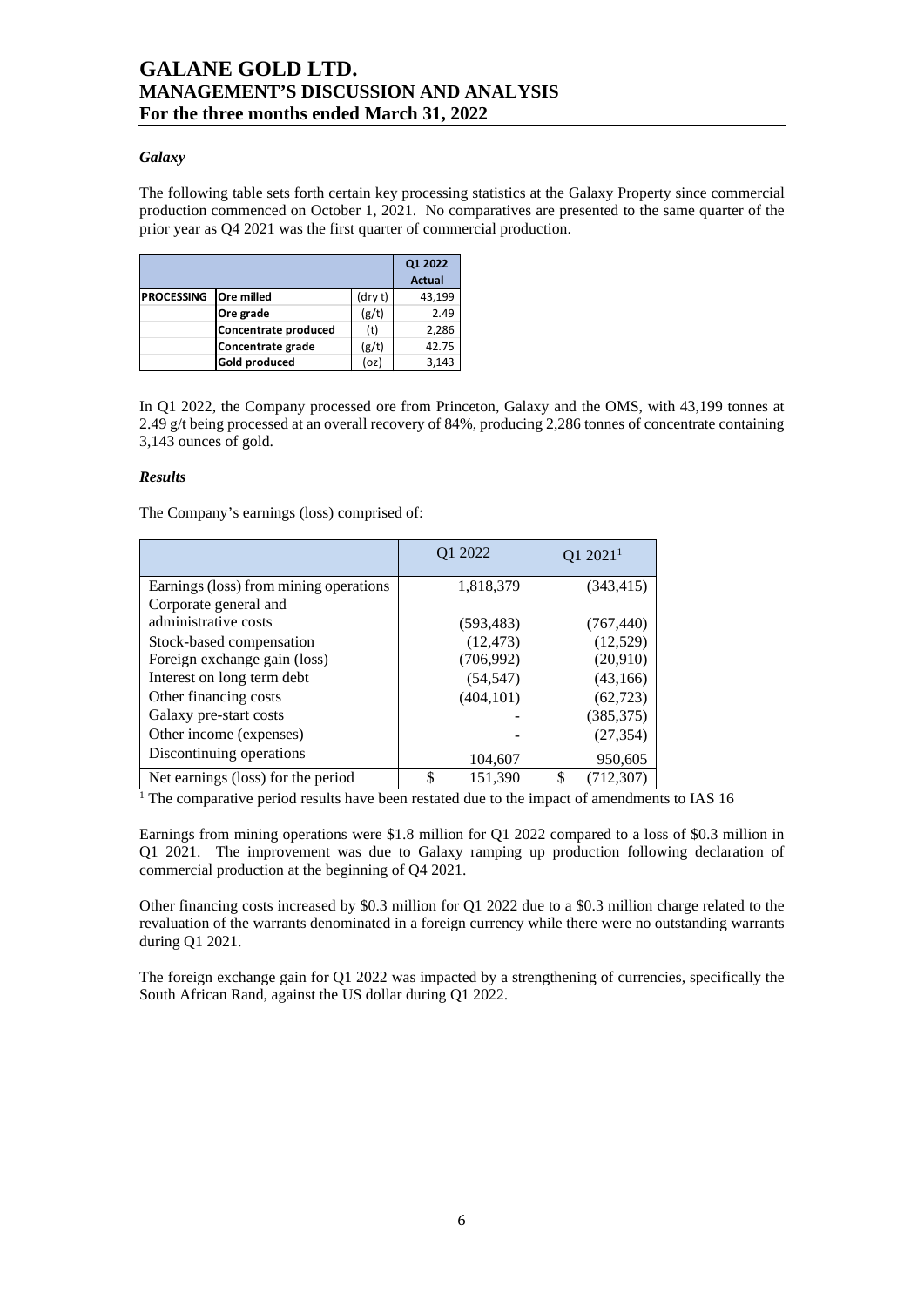Corporate general and administration costs are comprised of the following:

|                                | Q1 2022           | Q1 2021      |
|--------------------------------|-------------------|--------------|
| Professional fees              | 259,512           | 326,772      |
| Management fees to<br>officers |                   | 298,225      |
| Investor relations             | 184,907<br>47,544 | 47,630       |
| Corporate general              |                   |              |
| and administration             | 101,520           | 94,813       |
|                                | 593,483           | 767,440<br>¢ |

Corporate general and administrative costs decreased by \$0.2 million for Q1 2022 compared to Q1 2021, predominantly due to no bonus provision being recorded in Q1 2022.

### **SUMMARY OF FINANCIAL POSITION**

Selected Consolidated Statement of Financial Position Data:

|                                         | March 31,<br>2022<br>\$ | December 31.<br>2021<br>\$ | September<br>30,<br>2021<br>\$ | June $30$ .<br>2021<br>S |
|-----------------------------------------|-------------------------|----------------------------|--------------------------------|--------------------------|
| Total current assets                    | 19,167,157              | 20,128,111                 | 10,002,431                     | 10,033,315               |
| Total current liabilities               | 21,188,288              | 23,120,657                 | 23,037,895                     | 23,127,606               |
| Working capital                         | (2,021,131)             | (2,992,546)                | (13,035,464)                   | (13,094,291)             |
| Non-current assets <sup>1</sup>         | 41,066,901              | 41,198,985                 | 58,854,077                     | 56,955,836               |
| Non-current liabilities                 | 4,649,590               | 3,974,121                  | 6,978,125                      | 10,733,544               |
| Total shareholders' equity <sup>1</sup> | 34, 396, 180            | 34, 232, 318               | 38,840,488                     | 33,128,001               |

|                                         | March 31,<br>2021<br>\$ | December 31,<br>2020<br>\$ | September<br>30.<br>2020<br>\$ | June 30,<br>2020<br>S |
|-----------------------------------------|-------------------------|----------------------------|--------------------------------|-----------------------|
| Total current assets                    | 9,408,535               | 11,560,086                 | 12,296,919                     | 10,107,858            |
| Total current liabilities               | 24,035,650              | 23,996,806                 | 21,404,293                     | 23, 274, 143          |
| Working capital                         | (14, 627, 115)          | (12, 436, 720)             | (9,107,374)                    | (13, 166, 285)        |
| Non-current assets <sup>1</sup>         | 43,957,783              | 42,586,905                 | 39, 535, 357                   | 38, 355, 067          |
| Non-current liabilities                 | 6,200,674               | 6,335,755                  | 10,638,000                     | 10,864,398            |
| Total shareholders' equity <sup>1</sup> | 23,129,994              | 23,814,430                 | 19,789,983                     | 14,324,384            |

<sup>1</sup> The comparative period balances have been restated due to the impact of amendments to IAS 16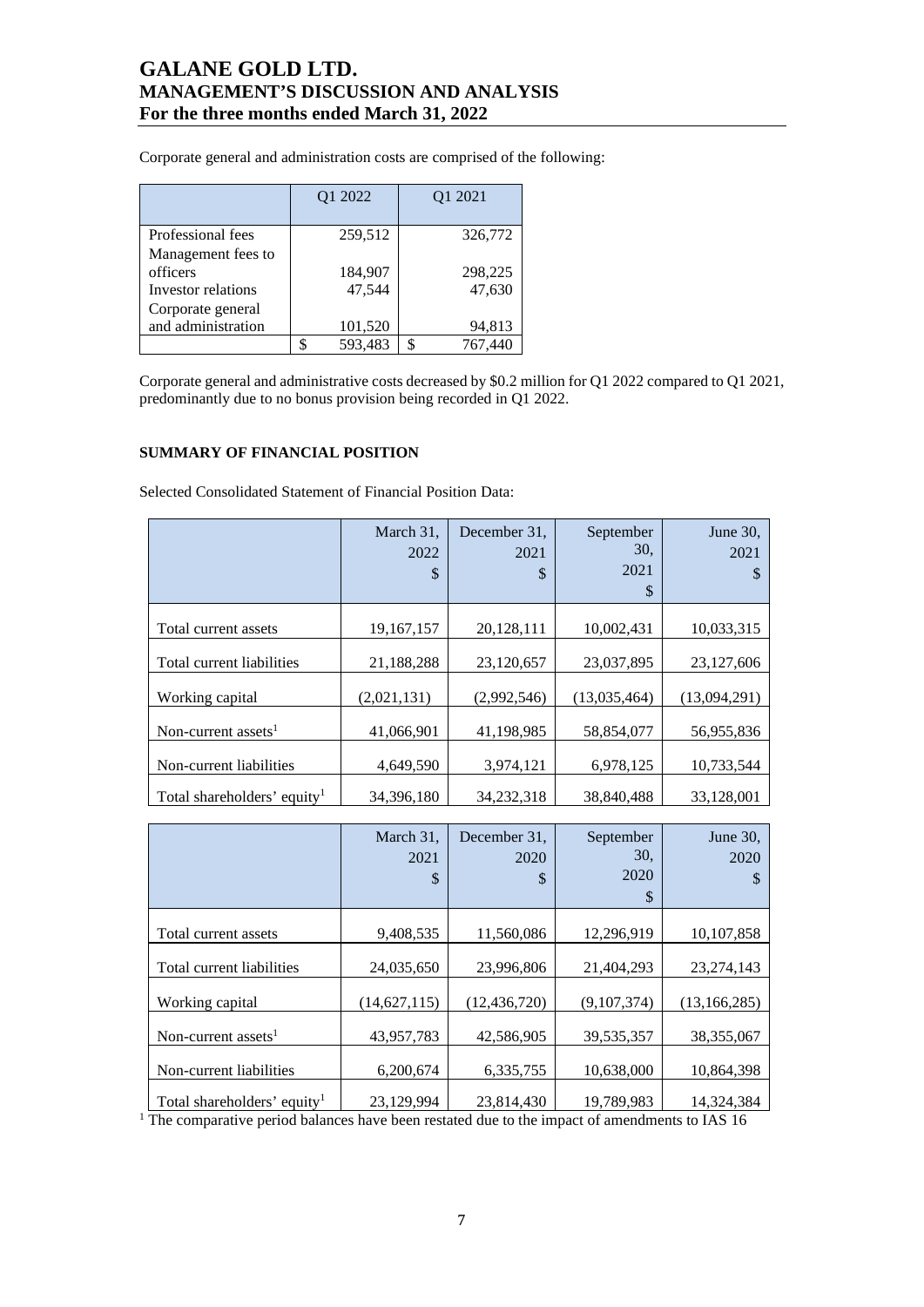As at the end of Q1 2022, there was a working capital deficiency of \$2.0 million, a reduction of \$1.0 million from the end of Q4 2021. The decrease in working capital deficiency was mainly due to a decrease in interest bearing loans and borrowings of \$1.0 million, an increase of inventories of \$0.2 million and an increase of trade receivables of \$0.2 million partly offset by a reduction in cash of \$0.4 million.

As at the end of Q1 2022, non-current liabilities had increased \$0.7 million with a \$0.3 million increase in the warrant liability due to the increased share price in the quarter and an increase of \$0.3 million to the restoration and rehabilitation provision due to foreign exchange movements.

Total shareholders' equity in Q1 2022 increased by \$0.2 million primarily due to the income recorded for the quarter.

### **LIQUIDITY, CAPITAL RESOURCES AND GOING CONCERN**

The Company defines capital as consisting of shareholders' equity, being made up of issued capital stock, contributed surplus and deficit and long-term debt. The Company's objectives when managing capital are primarily to support the creation of shareholder value, but also to ensure that the Company is able to meet its financial obligations as they become due. The Company has not declared or paid any dividends on its common shares.

In order to fund the business activities intended in its current business plan, management expects that the Company's Galaxy mining operations, now that it is in commercial production, will begin to provide positive cash flow from its operations that is sufficient to support its corporate expenses and Galaxy capital expenditure requirements. As described above under "Summary of Financial Position", at March 31, 2022, the Company had a working capital deficiency of \$2.0 million and generated cash flows from operations of \$1.0 million for the three month period ended March 31, 2022.

In April 2022, Durban, South Africa suffered severe flooding as a result of unseasonably high rain fall. The Port of Durban was impacted by these floods including the warehouse that the Company uses to store its gold concentrate before it is exported overseas for smelting. Subsequent to the floods, the Company has been able to physically verify over 99% of its concentrate that was in the warehouse at the time of the flood, meaning that there are no material losses anticipated, however, there has been a delay to the time it is taking to finalize, ship and receive any remaining payments for those concentrate lots that were not fully paid at the time of the flood. A new warehouse facility has been set up on the outskirts of Durban which is accepting all new concentrate production from the Galaxy mine and payment for concentrate production going forward is not expected to be materially impacted.

The Company's officers and senior management take full responsibility for managing the Company's capital and do so through monthly meetings and regular review of financial information. The Company's Board of Directors is responsible for overseeing this process.

#### *Going Concern*

This Interim Financial Report was prepared using international financial reporting standards that are applicable to a going concern.

As at March 31, 2022, the Company had a working capital deficiency (current assets less current liabilities) of \$2.0 million compared to a deficiency of \$3.0 million at December 31, 2021. Earnings from continuing mining operations were \$1.8 million (earnings from discontinuing mining operations were \$0.8 million) for the three months ended March 31, 2022. Cashflow from continuing operating activities was \$1.0 million (cashflow from discontinuing operating activities of \$0.3 million) for the three months ended March 31, 2022. The Company has no material commitments for capital expenditures at the Mupane Property or Galaxy Property as of March 31, 2022.

The current commodity price and exchange rate environment can be volatile, which may have an impact on the Company's cash flows. Despite the higher gold price currently being realized, the Company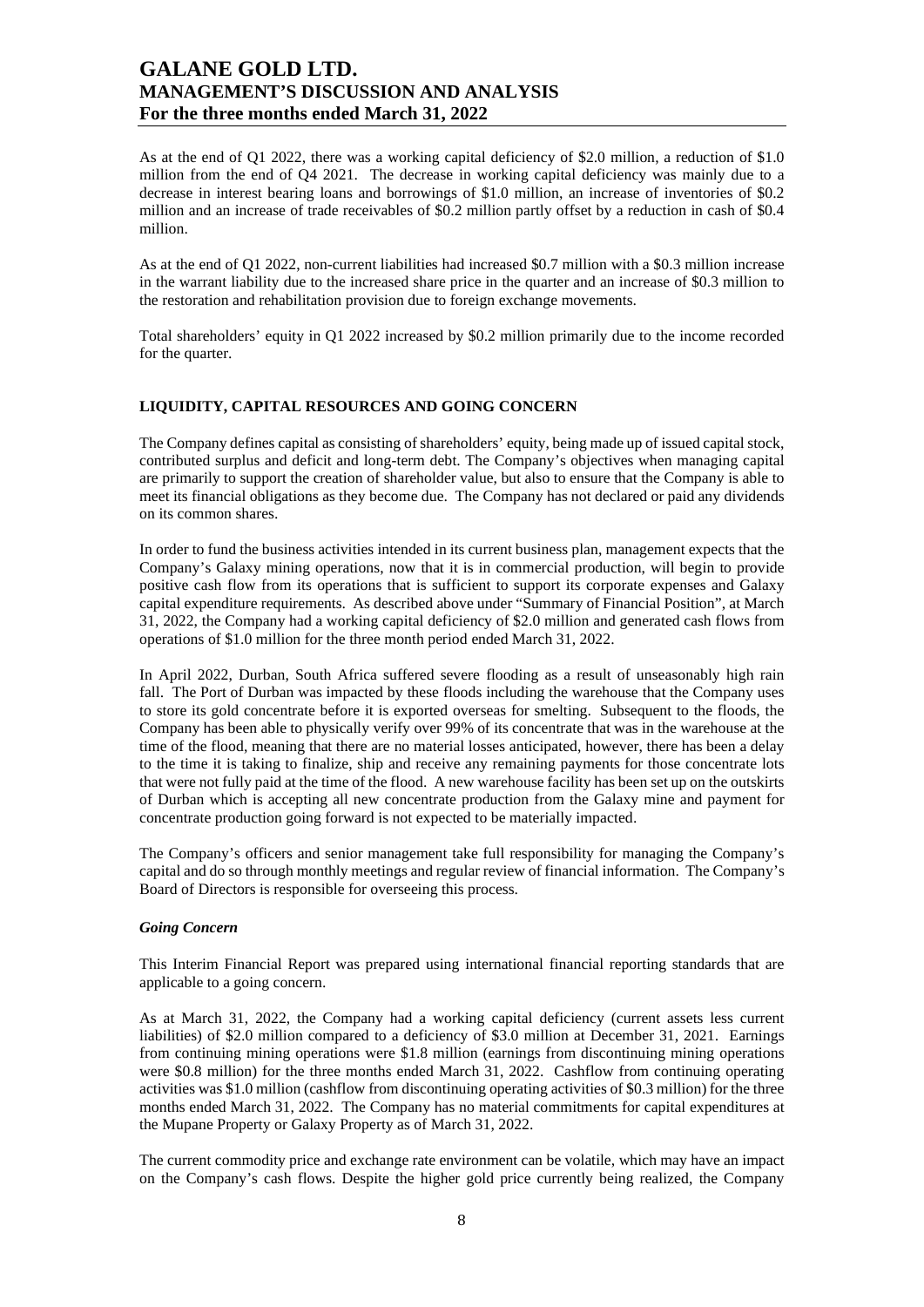continues to review its near-term operating plans and to take steps to reduce costs and maximize cash flow generated from operations.

The Company's financial position and the ability to generate sufficient positive cash flow from operating activities result in material uncertainties that give rise to significant doubt as to the ability of the Company to continue as a going concern. Because of these uncertainties, there can be no assurance that the measures that management is taking to mitigate the Company's liquidity position will be successful.

This Interim Financial Report does not reflect adjustments to the carrying values of the assets and liabilities, the reported revenues and expenses, and the balance sheet classifications used, that would be necessary if the Company were unable to realize its assets and settle its liabilities as a going concern in the normal course of operations. Such adjustments could be material.

### **SUMMARY OF QUARTERLY RESULTS**

The following table summarizes the Company's selected quarterly information for each of the eight most recently completed quarters:

|                                                        | Three months ended |               |               |             |  |  |  |
|--------------------------------------------------------|--------------------|---------------|---------------|-------------|--|--|--|
|                                                        | March 31,          | December 31.  | September 30, | June 30,    |  |  |  |
|                                                        | 2022               | 2021          | 2021          | 2021        |  |  |  |
|                                                        | \$                 | \$            | \$            | S           |  |  |  |
| Revenue <sup>1</sup>                                   | 4,485,758          | 2,938,697     | 3,125,988     | 2,297,277   |  |  |  |
| Total mining $costs1$                                  | (2,667,379)        | (3,368,361)   | (1,263,902)   | (1,289,843) |  |  |  |
| Non-mining (expenses) earnings                         | (1,771,596)        | 400,960       | 2,881,098     | (1,151,455) |  |  |  |
| Earnings (loss) from<br>discontinuing operations       | 104,607            | (7, 234, 866) | 465,200       | 1,484,410   |  |  |  |
| Earnings (loss) <sup>1</sup>                           | 151,390            | (7,263,570)   | 5,208,384     | 1,340,389   |  |  |  |
| Earnings (loss) per share <sup>1</sup><br><b>Basic</b> | 0.00               | (0.03)        | 0.02          | 0.00        |  |  |  |
| Diluted                                                | 0.00               | (0.03)        | 0.02          | 0.00        |  |  |  |
| Total assets at end of quarter <sup>1</sup>            | 60,234,058         | 61,327,096    | 68,856,508    | 66,989,151  |  |  |  |
| Total liabilities at end of quarter                    | 25,837,878         | 27,094,778    | 30,016,020    | 33,861,150  |  |  |  |
| Total equity at end of quarter <sup>1</sup>            | 34,396,180         | 34,232,318    | 38,840,488    | 33,128,001  |  |  |  |

<sup>1</sup> The comparative period balances have been restated due to the impact of amendments to IAS 16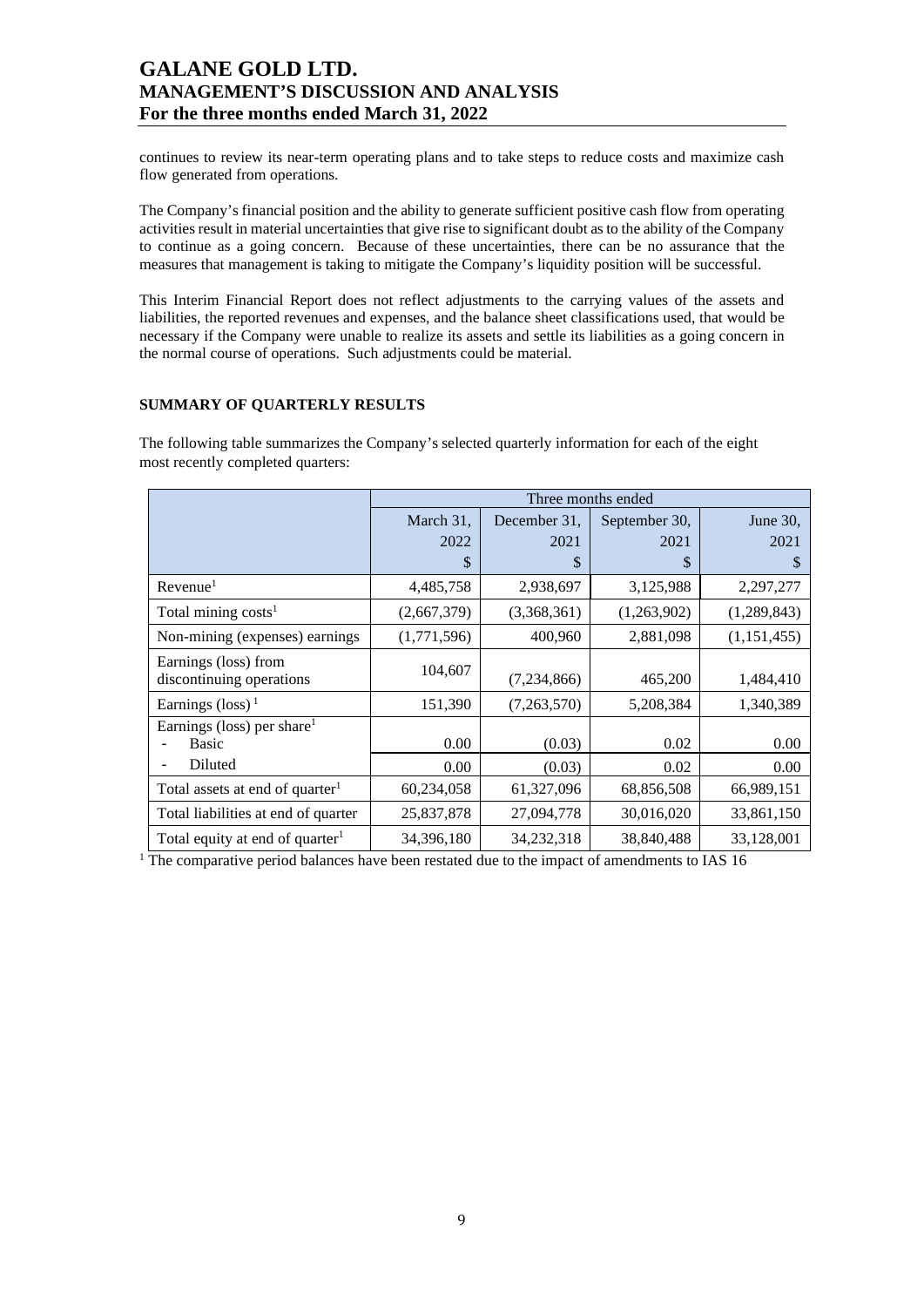|                                                  | Three months ended |              |               |             |  |  |  |
|--------------------------------------------------|--------------------|--------------|---------------|-------------|--|--|--|
|                                                  | March 31,          | December 31, | September 30, | June 30,    |  |  |  |
|                                                  | 2021               | 2020         | 2020          | 2020        |  |  |  |
|                                                  | \$                 | \$           | S             | S           |  |  |  |
| Revenue <sup>1</sup>                             | 883,901            | 1,315,453    | 1,786,904     | 960,327     |  |  |  |
| Total mining costs <sup>1</sup>                  | (1,227,316)        | (1,134,014)  | (1,044,589)   | (725, 298)  |  |  |  |
| Non-mining (expenses) earnings                   | (1,319,497)        | (821, 267)   | (4,348,516)   | (2,370,808) |  |  |  |
| Earnings (loss) from<br>discontinuing operations | 950,605            | 4,798,209    | 3,536,779     | 1,980,054   |  |  |  |
| Earnings (loss) <sup>1</sup>                     | (712, 307)         | 4,158,381    | (69, 421)     | (155, 724)  |  |  |  |
| Earnings (loss) per share <sup>1</sup>           |                    |              |               |             |  |  |  |
| <b>Basic</b>                                     | 0.00               | 0.02         | (0.00)        | (0.00)      |  |  |  |
| Diluted                                          | 0.00               | 0.02         | (0.00)        | (0.00)      |  |  |  |
| Total assets at end of quarter <sup>1</sup>      | 53,366,318         | 54,328,430   | 52,574,592    | 48,697,955  |  |  |  |
| Total liabilities at end of quarter              | 30,236,324         | 30,332,561   | 32,042,293    | 34,138,541  |  |  |  |
| Total equity at end of quarter <sup>1</sup>      | 23,129,994         | 23,995,869   | 20,532,299    | 14,559,414  |  |  |  |

<sup>1</sup> The comparative period balances have been restated due to the impact of amendments to IAS 16

### **FINANCIAL INSTRUMENTS**

The Company's financial instruments consist of cash, trade and other receivables, accounts payable and accrued liabilities, interest bearing loans and borrowing, and warrants denominated in foreign currencies. The fair value of the Company's trade and other receivables, and accounts payable and accrued liabilities approximate their carrying value. The Company's other financial instruments, specifically interest bearing loans and borrowings are recorded at amortized cost using the effective interest rate method.

Credit risk is the risk that one party to a financial instrument will cause a loss for the other party by failing to discharge an obligation. The Company is subject to normal industry credit risks. The credit risk related to the trade receivable is considered minimal as gold and gold concentrate is sold to creditworthy major banks and offtake partners and settled promptly, usually within the following month, and the other receivable balance consists of amounts outstanding on tax credits from governmental authorities, each of which are expected to be paid in the near term at face value. Management believes that the Company's exposure to credit risk is minimal.

Liquidity risk is the risk that an entity will encounter difficulty in meeting obligations associated with financial liabilities. The Company's approach to managing liquidity risk is to try to ensure that it will have sufficient liquidity to meet liabilities when due. As at March 31, 2022, the Company had current assets of \$19.2 million (December 31, 2021 - \$20.1 million) to settle current liabilities of \$21.2 million (December 31, 2021 - \$23.1 million). See "Liquidity and Capital Resources" section for further commentary on the Company's liquidity risks.

Interest risk is the risk that the fair value of future cash flows will fluctuate as a result of changes in market risk.

Currency risk is the risk that the fair value or future cash flows of a financial instrument will fluctuate because of changes in foreign exchange rates. The Company's operations are in South Africa, the U.S.A. and Canada and its presentation currency is U.S. dollars. The international nature of the Company's operations results in foreign exchange risk as transactions are denominated in foreign currencies, including the South African Rand and Canadian Dollars. The operating results and the financial position of the Company are reported in U.S. dollars. The fluctuations of the operating currencies in relation to the U.S. dollar will, consequently, have an impact upon the reported results of the Company and may also affect the value of the Company's assets and liabilities. The Company monitors the volatility of foreign exchange rates and will hedge its currency risk if it determines that the need arises.

Market risk is the risk that the fair values of financial instruments or that the Company's future cash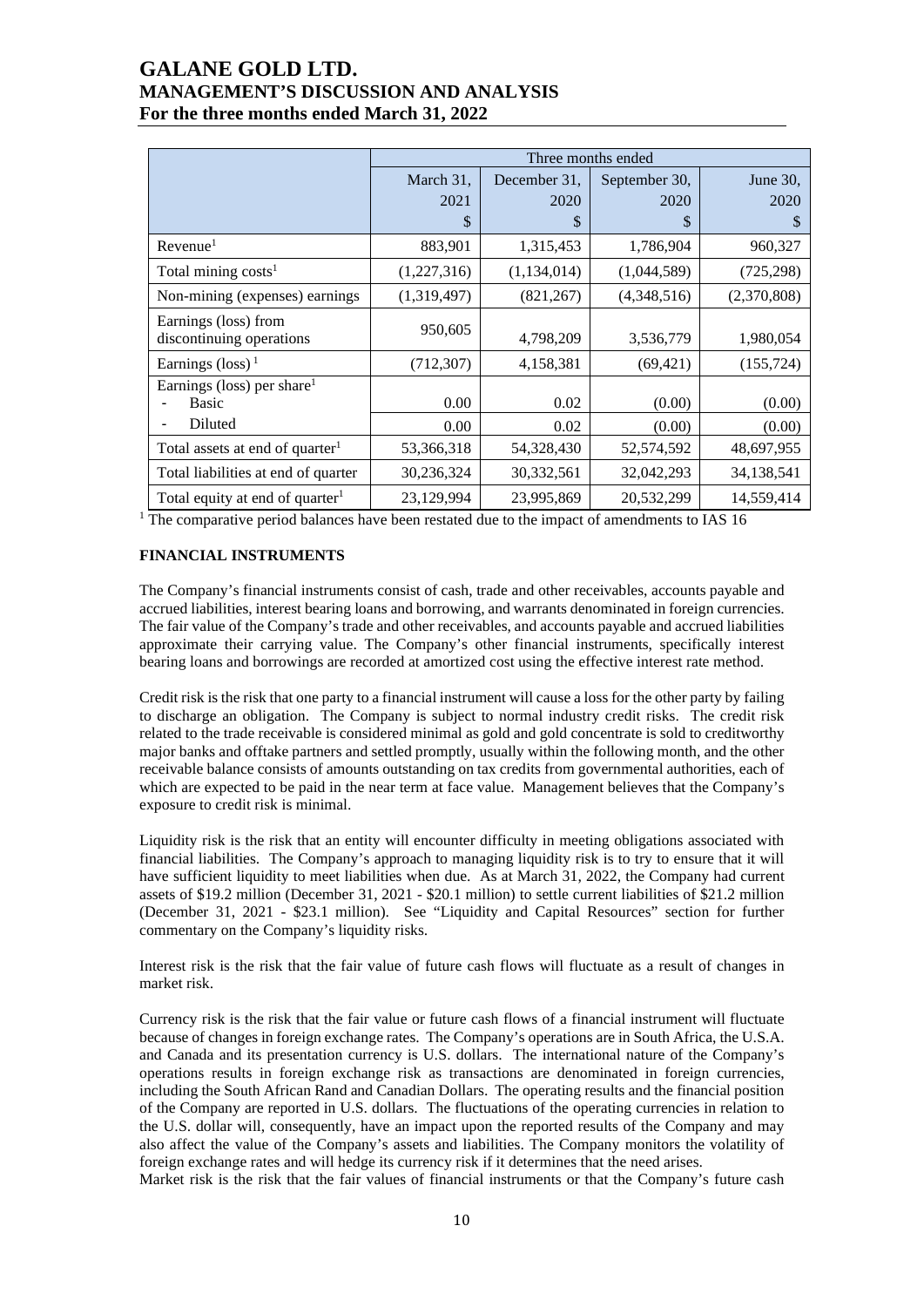flows will fluctuate because of changes in market commodity rates. The Company's efforts are currently focused on the production of gold. As such, the Company's future cash flows and valuation of its mineral assets will be exposed to market risk on the price fluctuations of gold as a commodity.

### **ISSUED AND OUTSTANDING SHARE CAPITAL**

The Company's authorized capital consists of an unlimited number of common shares, of which 356,366,541 common shares are issued and outstanding as of the date of this MD&A.

The Company adopted a stock option plan (the "Option Plan"). Under the terms of the Option Plan, officers, directors, employees and consultants are eligible to receive grants of stock options to purchase common shares for a period of up to ten years from the date of grant, provided that the number of common shares reserved for issuance may not exceed 10% of the total issued and outstanding common shares at the date of the grant. As of the date of this MD&A, subject to the terms of the Option Plan, options to purchase up to 4,750,000 common shares are outstanding and options to purchase up to 30,886,654 common shares are available for grant.

The Company adopted a share purchase plan ("SPP") on June 12, 2012. Under the terms of the SPP, each participating officer, director, or employee that has been employed with the Company or its subsidiaries for at least six months is entitled to receive the matching number of common shares acquired pursuant to the SPP at no cost to such officer, director or employee. Subject to certain conditions, such deferred matching shares will be issued to the participating officers, directors or employees over a three-year period following the date of the purchase of the qualifying shares. As of the date of this MD&A, no deferred matching shares are owed to the participating officers, directors and employees of the Company.

The Company has adopted a deferred share unit plan (the "DSU Plan"). Subject to adjustment in certain circumstances, the maximum aggregate number of common shares that may be reserved for issuance pursuant to the DSU Plan is 13,262,888 common shares. As of the date of this MD&A, subject to the terms of the DSU Plan, participating officers, directors, employees and consultants of the Company may be issued an aggregate of up to 7,170,046 common shares pursuant to outstanding deferred share units awarded under the DSU Plan and 1,125,782 common shares have been issued under the DSU Plan.

As of the date of this MD&A, the Company has (a) 60,028,700 common share purchase warrants, exercisable at C\$0.30 per common share until May 19, 2024 outstanding and (b) 3,048,602 common share purchase warrants, exercisable at C\$0.22 per common share until May 19, 2023 outstanding.

### **DEBENTURES**

As part of the acquisition of the Galaxy Property in 2015, the Company issued approximately \$2.4 million aggregate principal amount of unsecured convertible debentures (the "Galaxy Debentures") to settle outstanding debt or contractual obligations owed by Galaxy Gold Mining (Pty) Limited (formerly Galaxy Gold Mining Limited, "Galaxy") and its subsidiary Galaxy Gold Reefs (Pty) Ltd. The original terms of the Galaxy Debentures were: (i) to mature on November 20, 2019, (ii) to bear 4% interest per annum, accrued and paid at maturity, (iii) to allow conversion of the principal at the option of the holder into common shares at a price of C\$0.58<sup>(1)</sup> per common share, based on a pre-determined exchange rate of \$1.00: C\$1.30, and (iv) to allow conversion of the interest at the option of the holder into common shares, based on a pre-determined exchange rate of \$1.00: C\$1.30, at a price per common share equivalent to the greater of C\$1.00 and the Discounted Market Price (as defined by the Exchange) at the time of conversion, subject to acceptance of the Exchange. On September 27, 2019, the Company prepaid \$728,000 of principal amount of the Galaxy Debentures. On September 30, 2019, the Company entered into an agreement with a requisite percentage of Galaxy Debenture holders to amend certain terms of the Galaxy Debenture. Under the terms of the amended Galaxy Debentures: (i) the maturity date is extended to November 20, 2021, (ii) the principal is convertible at the option of the holder into common shares at a price of C\$0.20 per common share, at a pre-determined exchange rate of \$1.00:C\$1.30, (iii) the interest is convertible at the option of the holder into common shares, based on a pre-determined exchange rate of \$1.00: C\$1.30, at a price per common share equivalent to the greater of C\$0.20 and the Discounted Market Price (as defined by the Exchange) at the time of conversion, subject to acceptance of the Exchange, and (iv) the Company has the right of forced conversion with respect the principal if the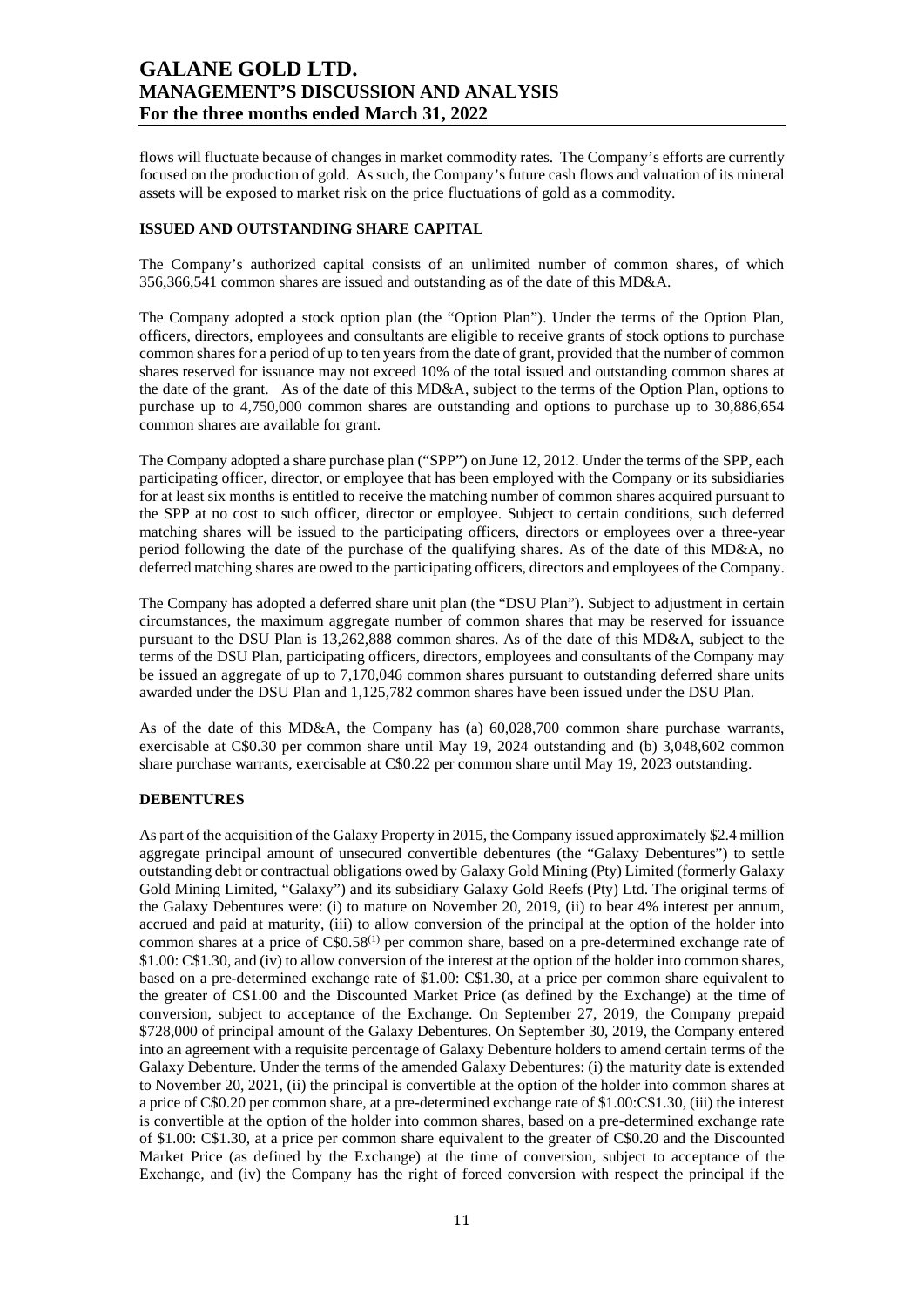trading price of the common shares exceeds C\$0.20 for 10 consecutive trading days. On December 15, 2019, the Company prepaid an additional \$838,486 of the principal and \$12,517 of the interest on the Galaxy Debenture.

In addition, on March 29, 2016, the Company announced that it and its subsidiary, Galaxy, entered into a full and final settlement agreement with Traxys Europe SA, Mine2Market S.à.r.l. and certain others (collectively the "Traxys parties") with respect to various outstanding claims arising from the time period when the Traxys parties operated Galaxy's mining operations. In connection with the settlement, the Traxys parties settled their claim for \$4.3 million of indebtedness in exchange for the issuance by the Company of an unsecured convertible debenture of approximately \$3.2 million in aggregate principal (the "Traxys Debenture"). On June 29, 2018, the Company entered into an agreement with applicable Traxys parties to replace the existing Traxys Debenture with an amended and restated debenture (the "A&R Debenture"). Under the terms of the A&R Debenture: (i) the principal is repayable on November 20, 2021 and is convertible at the option of the holder into common shares at a price of C\$0.15 per common share, based on a pre-determined exchange rate of \$1.00:C\$1.35; (ii) interest is convertible at the option of the holder into common shares, based on a pre-determined exchange rate of \$1.00:C\$1.35, at a price equivalent to the greater of C\$0.15 and the Discounted Market Price (as defined in the policies of the Exchange) at the time of conversion; (iii) the Company has a right of forced conversion with respect to the principal where the trading price of the common shares exceeds C\$0.15 for 10 consecutive trading days; (iv) commencing January 1, 2018, interest for a calendar year will be due and payable on March 31 of the subsequent year, with the first such payment being due on March 31, 2019. The first payment of interest under the rescheduled agreement was made in April 2019.

On May 27, 2021, a debenture holder converted (i) \$600,000 of principal amount of Traxys Debenture into 5,400,000 common shares at a price of C\$0.15 per common share and at a pre-determined exchange rate of \$1.00:C\$1.35 and (ii) \$29,195 of interest payable on such principal into 210,200 common shares at a price of C\$0.1875 per common share, being the Discounted Market Price as of the date of the notice of conversion, and at a pre-determined exchange rate of \$1.00:C\$1.35.

On June 16, 2021, the Company exercised its right to force the conversion of (i) \$834,350 of principal amount of Galaxy Debenture into 5,423,275 common shares at a price of C\$0.20 per common share and at a pre-determined exchange rate of \$1.00:C\$1.30 and (ii) \$199,186 of interest payable on such principal into 1,294,709 common shares at a price of C\$0.20 per common share and at a pre-determined exchange rate of \$1.00:C\$1.30.

On November 11, 2021, the Company exercised its right to force conversion of \$2,649,433 of principal amount of Traxys Debenture into 23,844,897 common shares at a price of C\$0.15 per common share and at a pre-determined exchange rate of \$1.00:C\$1.35.

As of the date of this MD&A, no Galaxy or Traxys Debentures remain outstanding.

### **TRANSACTIONS WITH RELATED PARTIES**

On August 13, 2020, the Company entered into loan agreements with its CEO, COO and former CFO (the "Executives") as partial compensation for the services provided by the Executives in 2019. The loans are non-interest bearing, non-recourse loans with a term of three years. Pursuant to the terms of the loan agreements, the Executives used the proceeds of the loans to exercise 4,563,000 common share purchase warrants, exercisable at C\$0.05 per common share, held by the Executives. The shares issued to the Executives on exercise of the warrants are held by the Company as security for the outstanding loan balance. In February 2022, the Company settled C\$118,482 of the loans with certain Executives. The loan receivable balance at March 31, 2022 is C\$109,668.

### **COMMITMENTS**

As at the date of this MD&A, the Company did not have any material commitments.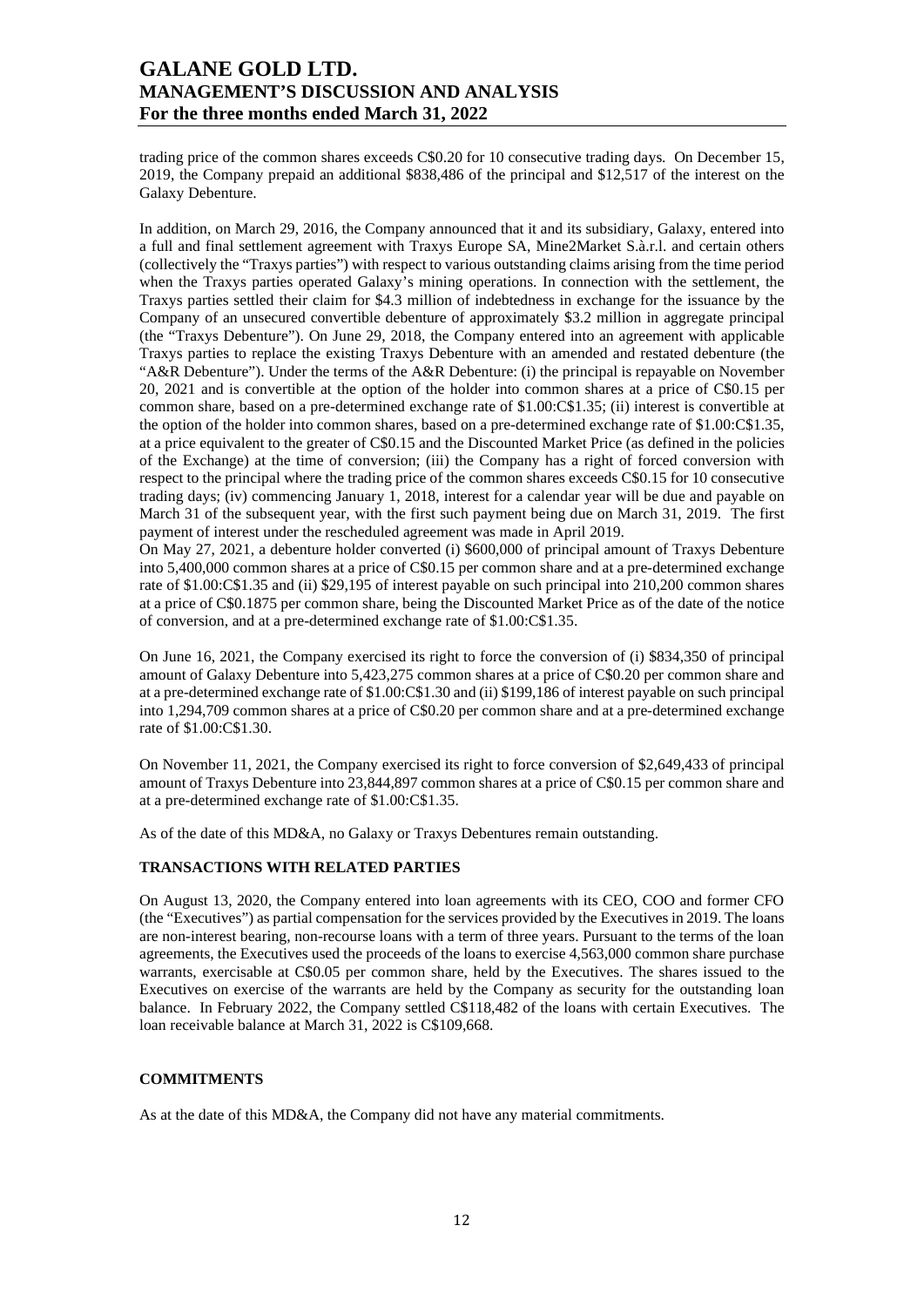### **OFF-BALANCE SHEET ARRANGEMENTS**

Other than the low value operating lease arrangements not recognized on the initial adoption of the revised IFRS 16 Leases, the Company currently has no off-balance sheet arrangements.

### **SUPPLEMENTAL INFORMATION TO MANAGEMENT'S DISCUSSION AND ANALYSIS**

### **CASH COSTS**

The Company's MD&A refers to operating cash cost per ounce, and operating cash cost excluding royalties per ounce, both non-GAAP performance measures, in order to provide investors with information about measures used by management to monitor performance. Management of the Company uses this information to assess how well the producing gold mines are performing compared to plan and prior periods, and also to assess the overall effectiveness and efficiency of gold mining operations. Cash cost figures are calculated in accordance with a standard developed by the Gold Institute, which was a worldwide association of suppliers of gold and gold products and included leading North American gold producers. The Gold Institute ceased operations in 2002, but the standard is still an accepted standard of reporting cash costs of gold production in North America. Adoption of the standard is voluntary, and the cost measures presented herein may not be comparable to other similarly titled measures of other companies. Cash cost includes mine site operating costs such as mining, processing, administration, but are exclusive of impairment, amortization, reclamation, and exploration and development costs. Operating cash cost is the total cash cost less those costs capitalized as attributable to the removal of excess waste in developing new resources. These costs are then divided by the Company's ounces of gold produced to arrive at the cash cost measures on a per ounce basis. These measures, along with sales, are considered to be key indicators of a company's ability to generate operating earnings and cash flow from its mining operations. These measures of cash costs do not have any standardized meaning prescribed by IFRS and differ from measures determined in accordance with IFRS. They are intended to provide additional information and should not be considered in isolation or as a substitute for measures of performance prepared in accordance with IFRS. These measures are not necessarily indicative of net earnings or cash flow from operations as determined under IFRS.

The following tables provide a reconciliation of cash cost measures for the mine to the mining costs excluding impairment, depreciation and amortization reflected in the Interim Financial Report.

|                                                                        | O1 2022         | O <sub>4</sub> 2021 | O3 2021 |            | O <sub>2</sub> 2021 |
|------------------------------------------------------------------------|-----------------|---------------------|---------|------------|---------------------|
| Mining costs excluding<br>impairment, depreciation<br>and amortization | \$<br>6,512,124 | \$<br>6,764,939     | \$      | 10,076,574 | \$<br>8,471,367     |
| Adjust for:                                                            |                 |                     |         |            |                     |
| Inventory movement                                                     | (41, 416)       | 665,561             |         | (537, 231) | 150,932             |
| Total operating cash cost                                              | \$<br>6,470,709 | \$<br>7,430,500     | \$      | 9,539,343  | \$<br>8,622,299     |
| Rovalties                                                              | (368, 459)      | (272, 291)          |         | (558, 887) | (529, 905)          |
| Total operating cash cost<br>excluding royalties                       | \$<br>6,102,249 | \$<br>7,158,209     | \$      | 8,980,456  | \$<br>8,092,394     |
| Gold production (ounces)                                               | 3.919           | 3,626               |         | 5,691      | 5,990               |
| Total operating cash cost<br>excluding royalties per oz.               | \$<br>1,557     | \$<br>1,975         | \$      | 1,578      | \$<br>1,351         |

#### *Mupane Property*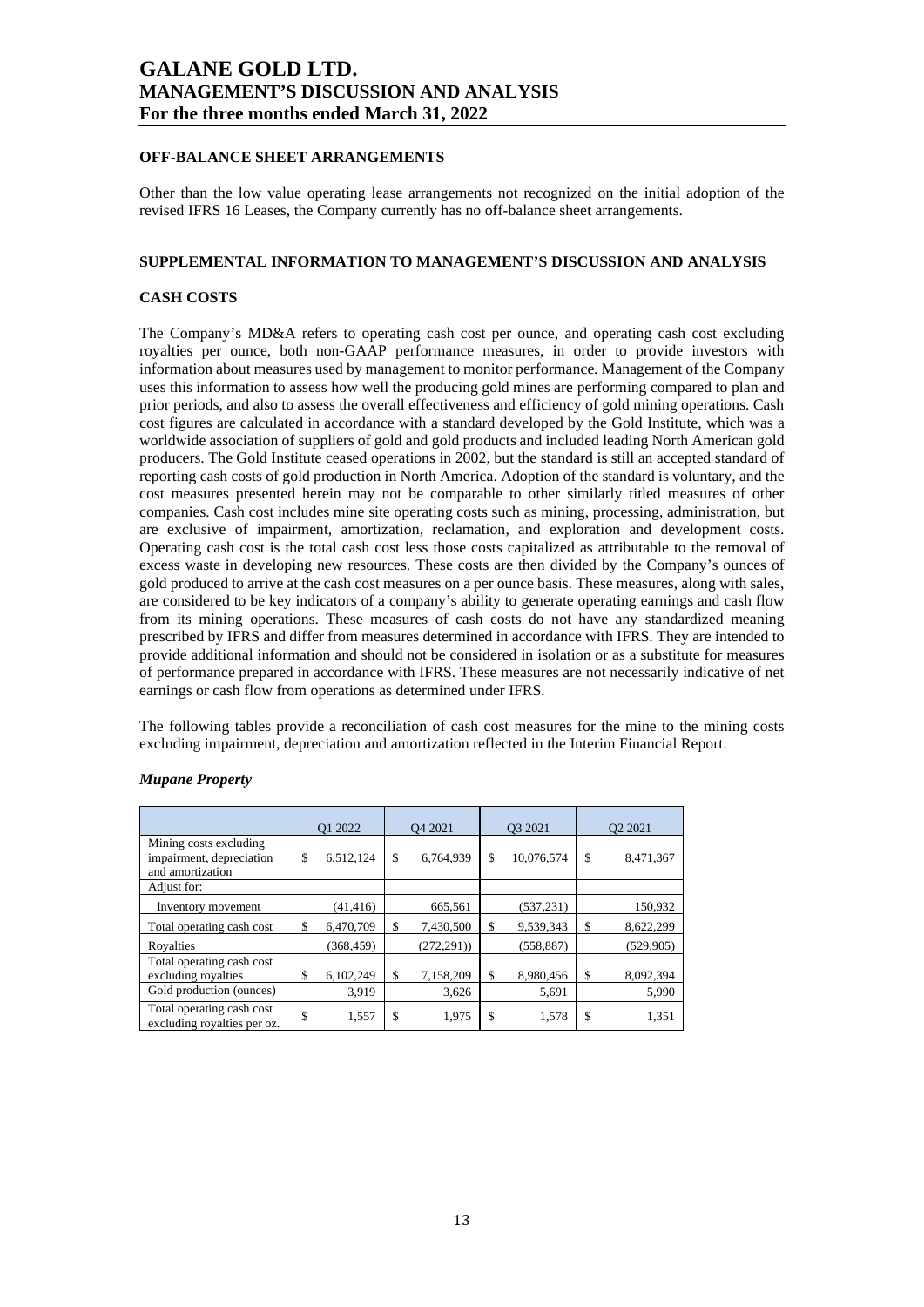|                                                                        | O1 2021         |    | O <sub>4</sub> 2020 |    | O3 2020    |    | O <sub>2</sub> 2020 |  |
|------------------------------------------------------------------------|-----------------|----|---------------------|----|------------|----|---------------------|--|
| Mining costs excluding<br>impairment, depreciation<br>and amortization | \$<br>8,242,418 | \$ | 8,490,051           | \$ | 9,770,640  | \$ | 6,889,365           |  |
| Adjust for:                                                            |                 |    |                     |    |            |    |                     |  |
| Inventory movement                                                     | 56,928          |    | 1,840               |    | (640, 376) |    | (304, 234)          |  |
| Total operating cash cost                                              | \$<br>8,299,346 | \$ | 8,491,891           | \$ | 9,130,264  | \$ | 6,585,131           |  |
| Royalties                                                              | (507, 591)      |    | (717, 397)          |    | (756, 174) |    | (523, 194)          |  |
| Total operating cash cost<br>excluding royalties                       | \$<br>7,791,755 | \$ | 7,774,494           | \$ | 8,374,090  | \$ | 6,061,937           |  |
| Gold production (ounces)                                               | 5,600           |    | 7,122               |    | 7,738      |    | 5,691               |  |
| Total operating cash cost<br>excluding royalties per<br>OZ.            | \$<br>1,391     | \$ | 1,092               | \$ | 1,082      | \$ | 1,065               |  |

### *Galaxy Property*

|                                                                     | O1 2022 |           | O <sub>4</sub> 2021 |           |
|---------------------------------------------------------------------|---------|-----------|---------------------|-----------|
| Mining costs excluding impairment,<br>depreciation and amortization | \$      | 2,153,719 | \$                  | 2,635,002 |
| Adjust for:                                                         |         |           |                     |           |
| Inventory movement                                                  |         | 382,263   |                     | 163,994   |
| Total operating cash cost                                           | S       | 2,535,983 |                     | 2,798,996 |
| Royalties                                                           |         | (20, 840) |                     | (82,360)  |
| Total operating cash cost excluding<br>royalties                    | S       | 2,515,143 |                     | 2,716,636 |
| Gold production (ounces payable)                                    |         | 2,357     |                     | 1,620     |
| Total operating cash cost excluding<br>royalties per oz.            | \$      | 1,067     | \$                  | 1.677     |

### **INTERNAL CONTROLS OVER FINANCIAL REPORTING**

The Company is responsible for designing internal controls over financial reporting or causing them to be designed under the supervision of the CEO and CFO in order to provide reasonable assurance regarding the reliability of financial reporting and the preparation of financial statements for external purposes in accordance with IFRS.

The Company's CEO and CFO are responsible for ensuring that processes are in place to provide them with sufficient knowledge to support the representations they are making in their certificates regarding the absence of misrepresentations and fair disclosure of financial information. Investors should be aware that inherent limitations on the ability of certifying officers of an Exchange issuer to design and implement on a cost effective basis disclosure controls and procedures as well as internal controls over financial reporting as defined in NI 52-109 may result in additional risks to the quality, reliability, transparency and timeliness of interim and annual filings and other reports provided under securities legislation.

### **RISKS AND UNCERTAINTIES**

There are a number of risk factors that could cause future results to differ materially from those described herein. A discussion of the principal risk factors relating to the Company's operations and business appear in the Company's annual information form for the year ended December 31, 2021, which may be viewed on the Company's SEDAR profile at www.sedar.com. Additional risks and uncertainties, including those that the Company does not know about now or that it currently deems immaterial, may also adversely affect the Company's business.